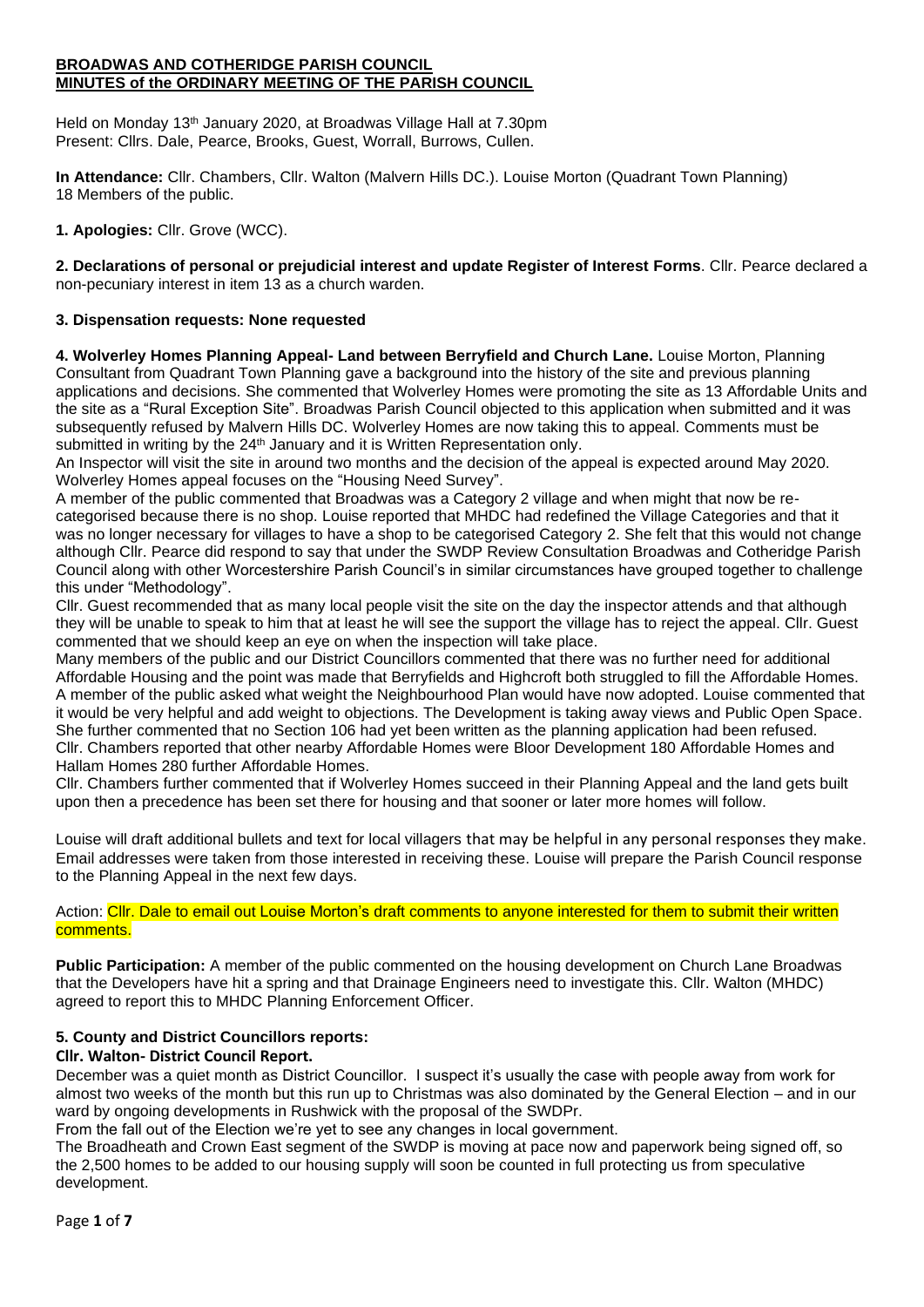Whilst in Rushwick the SWDPr has been dominating things.

On Monday 25<sup>th</sup> November the village hall in Rushwick was opened by MHDC to look at plans of the South Worcestershire Development Plan Revision. We estimate around 300 people visited on the day to view the plans and ask questions. The team who visited were as helpful as they could be but the plans for Rushwick are clearly lacking in any detail and lots of residents were frustrated by the broad plan to introduce a rail hub with huge car park into Rushwick alongside 1,000 new homes.

This was echoed in the village meeting that was held on the evening of the 25<sup>th</sup> and reported in two news articles that week.

The village meeting was well attended, and many concerns were put forward for the parish council to submit to the consultation, which they did.

It was good to see representatives from Broadwas at the village hall.

Rushwick Parish Council are very thankful to Broadwas Parish council for visiting and echoing many of the same concerns and of course the broader concerns of the area on which this further development would be catastrophic for leading to lots more traffic in the area, without the required road network in the area.

Following the close of the Preferred Options consultation, all responses will be summarised and the SWCs will respond to them. A summary of the responses received will be published in autumn 2020 alongside the SWDPR Publication document.

The week after the last Broadwas Parish Council meeting we have a Full Council meeting that, because of the impending General Election had to take place at County Hall. It was a very short council meeting, but the mediumterm financial plan was passed by all attending councillors unanimously. There is a continued and well-founded fear that funding will continue to be decreased to district and city councils, not least with County Councils under more and more pressure to support social care funding which is much needed. Malvern Hills District Council has a sound financial base and as a new administration we've set out to continue that.

More locally I've spoken with Rob Rich about the parking situation outside of the school. It is down to the District Council to monitor enforcement and that is now going to be done, specially at school pick up times.

I'm aware that there was a good visit to Envirosort to look at recycling which was initiated by Broadwas Parish Council.

I've been working with Duncan Rudge and Aaron Black about the Gladwish site.

An enforcement case is now ongoing with the reference ENF/19/0243

This is the enforcement case set up initially after my first discussion with Aaron, the communication from the Parish Council and local farmer.

To safeguard against any development an Article 4 direction has already been placed on the land taking away the usual permitted development rights the landowner would normally benefit from. There can be no development on the site.

Aaron is now aware of the dog run business and caravan, although he has no evidence at the moment that the caravan is being used as residential accommodation.

Aaron has confirmed: "In light of the concern this is generating I will push this up my priority list and keep you updated as required. "I believe this should satisfy everyone for now and we can monitor the situation and keep MHDC enforcement updated.

Next Tuesday Overview & Scrutiny of which myself and David are both on the committee do, will be meeting looking at:

The MHDC Business Plan Update

The Council's Five-Year Plan 2020-2025 as it moves through the process Joint Scrutiny Group (with Wychavon) - Temporary Event Notices & Task & Finish Group – Apprenticeships

Our economic development panel meets on Thursday and we'll be having an all members briefing and update on homelessness in the district, also on Thursday.

Whilst it's been quiet there is now a lot in the diary.

## **Cllr. Grove Report WCC.**

#### **OPEN FOR BUSINESS.**

Construction is complete at the brand-new, landmark Worcestershire Parkway station - the first station to be opened in the county for over 100 years. The standard rigorous rail industry "Entry into Service" process, where all the new facilities are tested and commissioned, is also nearing completion, with the station set to open early this year. The station will benefit from the introduction of the new Cross Country and GWR timetable, the latter covering all GWR services across Western England and South Wales, representing the greatest change on the GWR network for over 30 years.

The impressive main span of Worcestershire's newest footbridge situated over the A4440 Southern Link Road (SLR) is now open.

Page **2** of **7**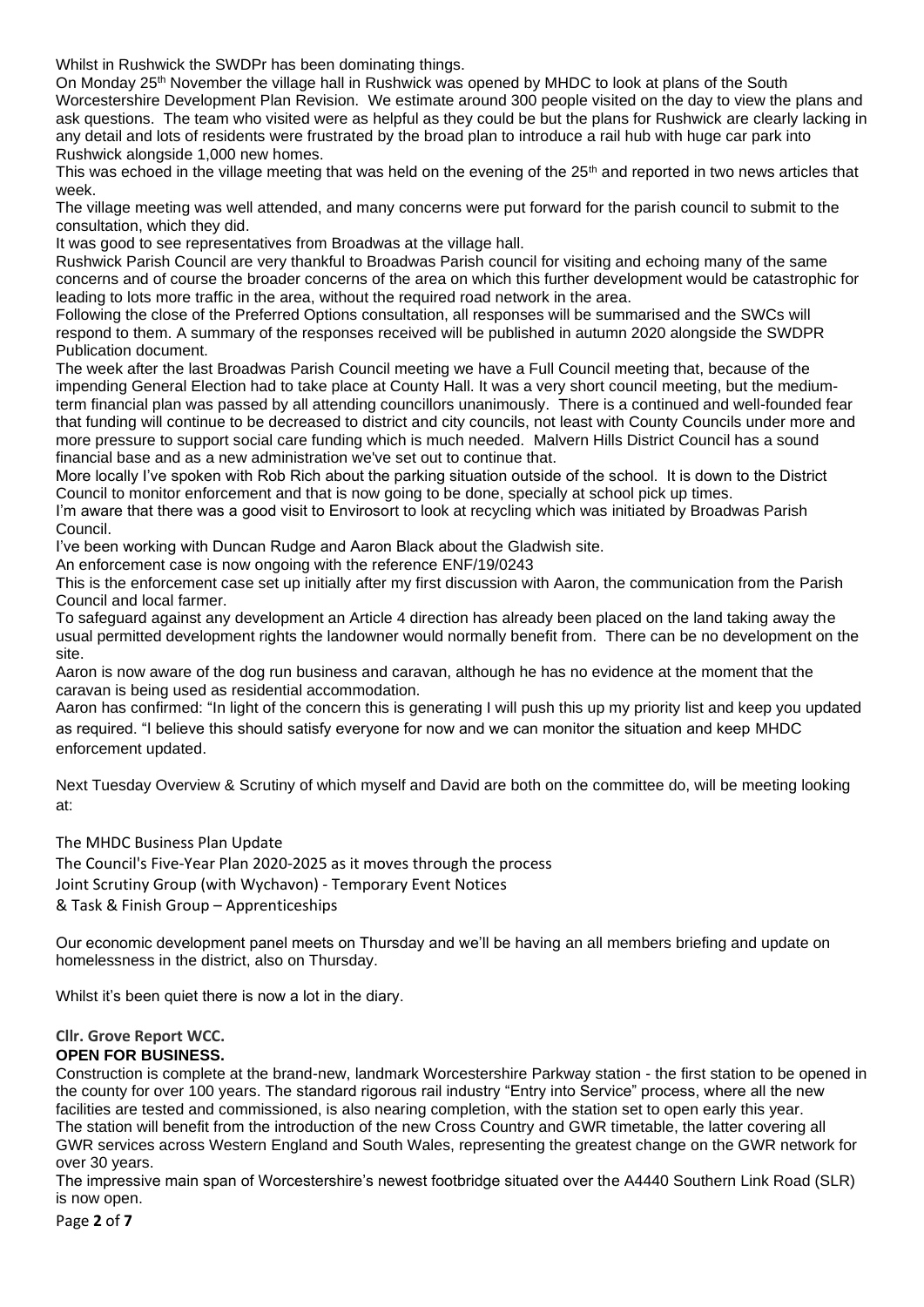The footbridge over Crookbarrow Way is accessible from the south via Brockhill Lane and the north via the public right of way that runs parallel with Deer Avenue and the railway line in St Peters Estate. Work continues to complete the ramp to and from the Crookbarrow Way footpath and this is expected to be open early this year.

This is the first of four crossings suitable for walking and cycling to be introduced to support easier crossing of the Southern Link Road and is a key part of our development of an Active Travel Corridor between Worcester city centre and Pershore via Worcestershire Parkway.

## **CHILDREN AND FAMILIES**

West Mercia Youth Justice Service and Worcestershire Children First have been awarded an Achievement For All Quality Mark Award for partnerships securing better outcomes for children and young people with special education needs in the youth justice system.

The Quality Mark, which is awarded for three years, was created by Achievement for All to recognise the development of relationships, networks, protocols, policy and practice to support children and young people with SEND in the youth justice system.

**Performance is positive according to the latest Corporate Parenting Annual Report.** The annual report for 2018/2019, and its positive findings and learnings, were discussed at December's Corporate Parenting Board. Highlights of the report included:

91% of children said they felt safe in their placement

Repeat care episodes (where a child has gone from care, back home only to return to care) for children have been low with only 12 children having had a repeat care episode within 12 months

The number of looked after children seeing more than 2 social workers after being in care for 2+ years has dropped from 77% in 2015/17 to just 50% in 2018/19 showing a marked increase in children and worker stability.

The attendance and participation of children in their reviews has risen dramatically from 42% in 2017/18 to 77% in 2018/19.

A short film made by a Worcestershire care leaver was also premiered at the Board's annual meeting. The film, titled *'Am I The Exception?'* shows the experiences of children and young people in the care system and how, with support of their carer's and social work staff, they have been able to improve their lives both during and after they leave care.

The film will be shared with target groups of key stakeholders with the aim of engaging them to support our work as corporate parents to promote achievements for our children in care.

## **HEALTH AND WELLBEING**

To coincide with International Volunteer Day this month, events were held in libraries across Worcestershire last week to celebrate the time and support gifted by library volunteers throughout the year. Meet and Greet Volunteers, Library Service at Home support volunteers and Digital Champions came together at several events, to receive recognition of their contribution to libraries and to look forward to the future.

## **THE ENVIROMENT**

Thankfully, Worcestershire escaped any significant disruption over the Christmas and New Year period due to weather issues. River levels fell meaning that roads previously closed at Upton, Eckington and Fladbury were able to be reopened.

Our gritters were last in action on Christmas Eve, as road temperatures briefly fell below zero, however since then we have been on standby and monitoring weather conditions but have not needed to act.

On average, 2 million turkeys, 5 million Christmas puddings and 7.4 million mince pies, are still being thrown away in the UK each Christmas.

New research released by environmental charity Hubbub have found that people are trying to change their habits and promised to waste less food this Christmas.

Tips for reducing your waste include making leftovers into another meal or freeze it for another day, taking advantage of the colder weather and consider keeping fruit, veg and drinks fresh in a cool box outside.

## **COUNCIL NEWS**

The new Council directorate structure came into effect from December 1st. The directorates we now have are People, Economy and Infrastructure, and Commercial and Change. This followed a period of consultation with the directors and assistant directors. The teams below the top levels will be agreed and put into place before the end of March 2020.

The recruitment process for any unfilled posts in that structure has already started both internally and externally with adverts placed in The Municipal Journal and on The Guardian Jobs online. The five unfilled posts are Strategic Director for People, Director for Public Health, Assistant Director for Transformation and Commercial, Assistant Director for IT and Digital and Assistant Director for Legal and Governance (due to Simon Mallinson's retirement in February 2020).

Official visitors from the Shanxi Province in China, recently visited County Hall on a fact-finding mission about Adult Social Care. They came to learn more about Adult Social Care in Worcestershire, how we look after people following a stay in hospital and to find out more about how social care is funded.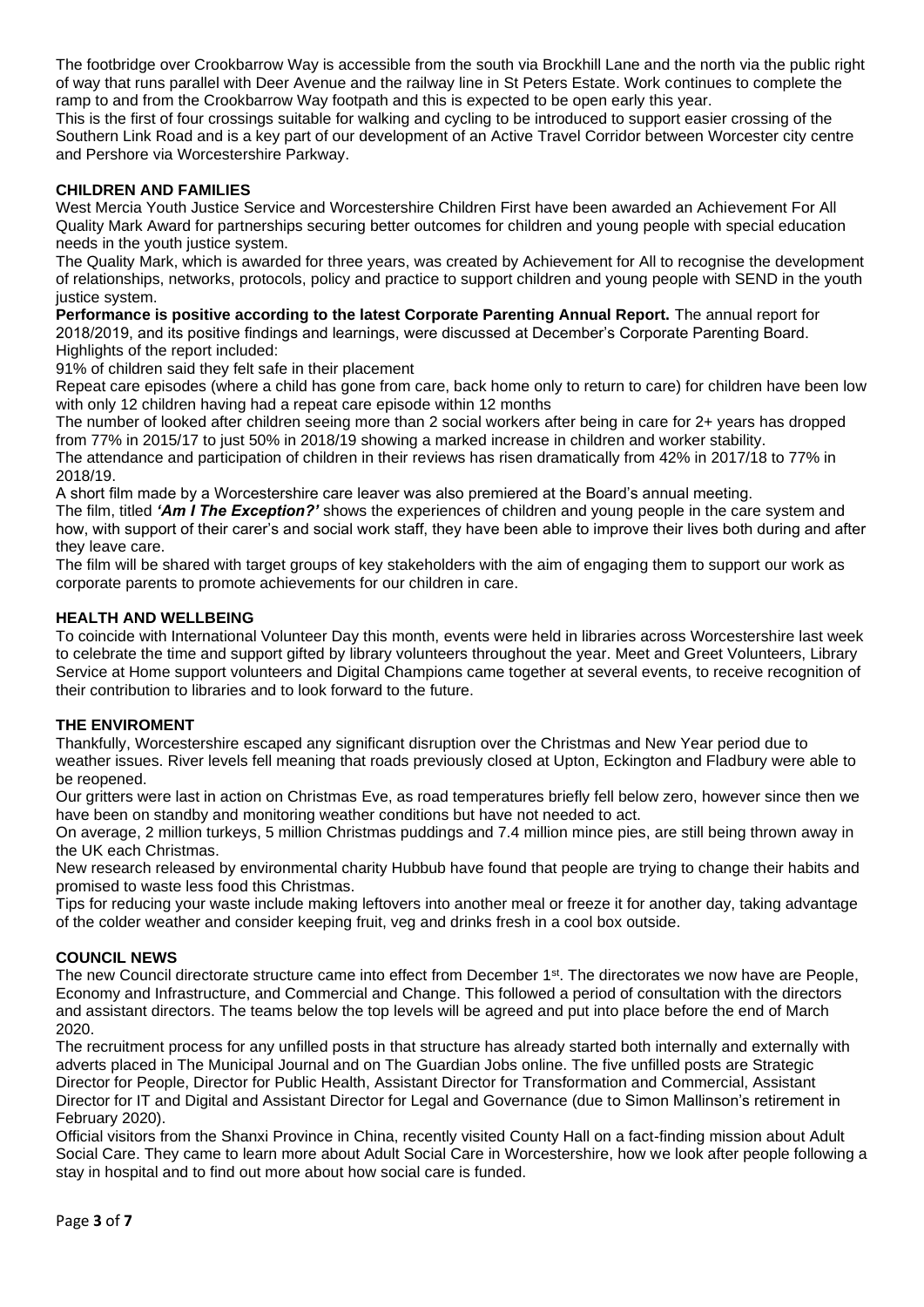The Chinese delegation heard from Interim Director for Adult Services, Elaine Carolan before learning about how our adult social work teams operate using the Three Conversations Model from Social Work Manager Cezar Sarbu from the Bromsgrove Area Team.

There was an exchange of gifts; Worcestershire County Council Chairman, Peter Tomlinson presented the visitors with a ceramic thrush from Royal Worcester, a symbol of healthy relationships. In return he received a book of handmade paper cut designs of the Chinese zodiac.

**Reports received.**

## **6. Minutes of the Annual Parish Council meeting held on November 11th, 2019**:

These were considered and Cllr. Pearce Proposed that they be accepted as a true record. Seconded by Cllr. Worrall. All in favour They were duly signed and dated as a true record by the Chairman, Cllr. Dale.

## **7. Matters Arising:**

Cllr. Dale reported that due to excessive speeds on the A44 it may be worthwhile getting speed enforcement to undertake some checks. Action: Cllr. Walton reported that Traffic Enforcement were going to look at this area. Cllr. Chambers suggested that Cllr. Dale write to Harriett Baldwin MP to get her to investigate the flooding issues on the A44 with the various Authorities. Cllr. Chambers agreed to also write to Harriett Baldwin MP to alert her to expect this. Cllr. Guest recalled visits he had in previous years with WCC Highways and agreed to forward emails and photos of his previous attempts to improve road drainage on the A44. Cllr. Burrows suggested that these matters be included in the Parish Council Grand Plan to help inform and support how the Parish encourage partner agencies to more effectively respond to road safety and hazards within the parish relating to the highways.

#### **8. Correspondence:**

**5/12/19- Invitation to visit Envirosort recycling facility-** Councillors commented that the visit to Envirosort was a very interesting and educational experience. Cllr. Worrall commented that it would be worth publicising that transport costs for schools to undertake a visit can be applied for. Cllr. Dale agreed to investigate this and put details on the Parish Council website.

**9/12/19- WCC Highways-** (C2067 Lightwood Lane, Cotheridge) (Temporary Closure) Order 2020, to close that part of C2067Lightwood Lane from its junction with A44 Bromyard Road for 350 metres in a north easterly direction- Drainage Work/Flood Alleviation- **Anticipated duration: 24 days. Commencing: 15 January 2020**

**18/12/19- WCC- Ticket to Ride-** Event on **Wednesday 22 January**, **9:30am-1pm** in the **Council Chamber** (WR14 3AF) to provide an important update and to work together to help shape and develop the actions. Cllr. Walton commented that the previous event was a great success and recommended anyone interested to attend. Cllr. Dale had uploaded the report to the Parish Council website.

**20/12/19-** WCC- Open4community – online funding portal. Councillors agreed that the funding portal would prove a very useful tool especially when looking at the village hall extension funding. Cllr. Dale agreed to upload this onto the website.

## **9. Planning. – Report from Cllr. Pearce**

**17/00169:** Zourka Church Lane Broadwas – erection of 3 dwellings. Construction proceeding on site. MHDC dealing with outstanding conditions. Parish Council has raised concerns regarding removal of pedestrian access on to A44 frontage and exclusion of part of the site from the proposed gardens in the latest layout plan.

**19/00583:** Church Lane Broadwas – erection of 13 affordable dwellings. Application refused by MHDC. Appeal submitted and to be dealt with by way of written representations. Any additional comments to be submitted by 24.01.2020. Louise Morton of Quadrant Planning to attend Parish council meeting to advise on strategy.

**19/00532:** 1 Cotheridge Court Cotheridge – Conversion of outbuildings into ancillary living accommodation. The Parish Council has supported this application.

**19/00957:** Stone Farm Broadwas – Conversion of former barn to dwelling. Response submitted subsequent to July meeting indicating that the Parish Council has no objections to this application.

**19/00887:** Elgar Coaches Lower Lightwood Lane Cotheridge – Demolition of existing dutch barn and construction of new coach depot. Comments submitted to MHDC.

**19/01531:** Greenlands Weston Hill Broadwas – Application under the General Permitted Development Order for change of us of a single storey building from agricultural storage to a single dwelling. The Parish Council is not formally consulted regarding such applications but, in view of the location of the property, members agreed that a response should be sent to MHDC expressing concern regarding the risk of flooding. Refused by MHDC.

**19/01753:** Upper Howsen Farm Cotheridge – Notification for prior approval for change of use from agricultural building to visitor accommodation including 4 bedrooms. Parish Council not formally consulted as technically not a planning application. Change of use approved by MHDC.

**Revision to SWDP:** Joint representation with other parish councils submitted expressing concern regarding change in methodology for assessing Category 2 settlements.

## **10. Defibrillator Checks:**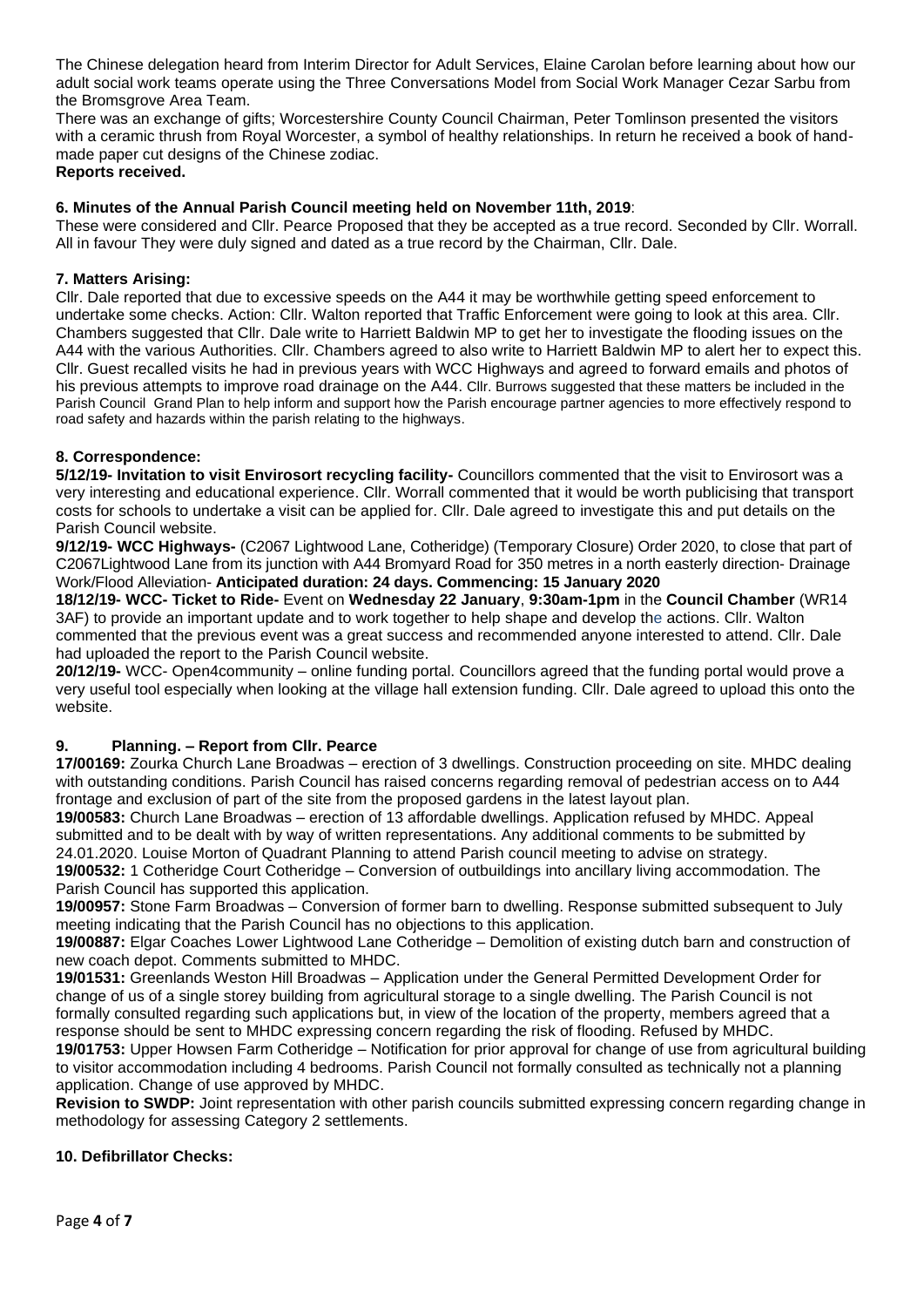Cllr. Burrows reported that the New Year will see a renewed effort to overcome the challenges of linking it into the new online system. He further reported that he felt that the Defibrillator at the Village Hall seemed to be quite dated and that it may be time to look at options to renew the Defibrillator. Cllr. Burrows agreed to investigate this further.

**11. Gigabyte/Fibre connection for Broadwas and Cotheridge project:** Update report from Cllr. Burrows. Since the last meeting some progress has been achieved;

The questions raised at the last meeting have been addressed and as a result we are looking to finalise the following; Registering the Parish Council as a Community Fibre Partnership with BT Open Reach. WCC have confirmed that liability is limited in terms of a) the role of WCC and the partnership between Government and BT OR re-funding and b) the need for individual households and businesses to ultimately commit. It is proposed to do this by the end of January.

This will enable us to register remaining addresses in the parish (some are already subject to earlier phases – see below).

We have been advised to prioritise at this stage addresses that meet a low speed threshold. We therefore need from the data we have been supplied with to finalise this list. These would be all addresses including some who have expressed an interest and will require us to contact all the addresses with a standard supplied letter.

We are seeking further clarification as to eligibility of addresses that may be above this threshold, as the speeds they could have would be faster if there was a "fibre to premises" connection. The advice we have received to date on the one hand seems to indicate that they can be included but we are not clear at what stage.

In respect of the addresses already identified and at the second stage (i.e. a costing exercise is or has been done by BT OR) which is then looked at by WCC who assess whether the level of grant funding available will make the work viable. We have gained the impression that to date this has not been a difficulty. We do need to send the standard letter once we have registered to these addresses.

Once we have completed the 2 parts outlined above (progressing addresses already eligible and submitting remaining addresses across the parish) we will in respect of the latter be able to establish feasibility. At this point the PC would be able to assess any risk, given viability, and it would then need to take the next step in terms of accepting some liability for the final stages.

There will be a need to further understand what this risk may look like, and indeed better understand the somewhat mysterious workings of this grant-funding scheme.

There is an additional factor to consider, in that the current fund is understood to be running low, It is not clear whether it will be extended, but it seems possible that there will continue to be a level of government support for full fibre connectivity.

Councillors were also sent the sample letter which helps explain the process and the risks for information. **Summary**

Progress is slower than hoped for in part due to the complexity of the process and limited time and resources. We have been able to establish a better understanding of the process, and the initial response from parishioners who completed our "first expression of interest" along with the now comprehensive data we have, means that we are in a better position to proceed.

Subject to continued support it is therefore intended to

- Register as a Partnership (This has as we understand it limited risk at this stage
- Contact the addresses included already included in the assessment process. This will serve as a useful learning experience re quantifying risk etc and our capacity to promote the project.

We will include all remaining addresses for assessment, i.e. establishing initial cost and therefore grants eligibility, which will either serve to enable progress to the next stage or in effect rule out some parts of or the entire parish. Assuming a positive response we will then as a PC need to consider and finalise our role in relation to promotion, engagement and risk management (see letter).

We also need to clarify and confirm the issue regarding thresholds re current service speeds, as to whether this means they can be included but at a lower rate of funding or whether they are excluded.

Cllr. Burrows Proposed that the Parish Council signs up to register for the Fibre Connection Partnership. Seconded by Cllr. Pearce. All in favour.

## **Report Received.**

## **12. Road Safety and Speed Curtailment.**

The Clerk was asked to write to WCC Hannah Davies to ask for an update on when the Roundels on the A44 at Broadwas mat be installed.

Cllr. Dale reported that due to excessive speeds on the A44 it may be worthwhile getting speed enforcement to undertake some checks. Cllr. Walton reported that this has been requested.

Councillors asked whether it would be possible to ascertain any data from Traffic Enforcement from recent days of enforcement. The Clerk will request Cllr. Grove to ask if this can be ascertained.

The Clerk reported that the VAS sign on the A44 at the bottom of Butts Bank. (at the west end of Broadwas village) has now been repaired and we are awaiting the invoice for this.

Cllr. Worrall mentioned that reflector bollards on the A44 Cotheridge could do with extending to help with accident prevention during floods.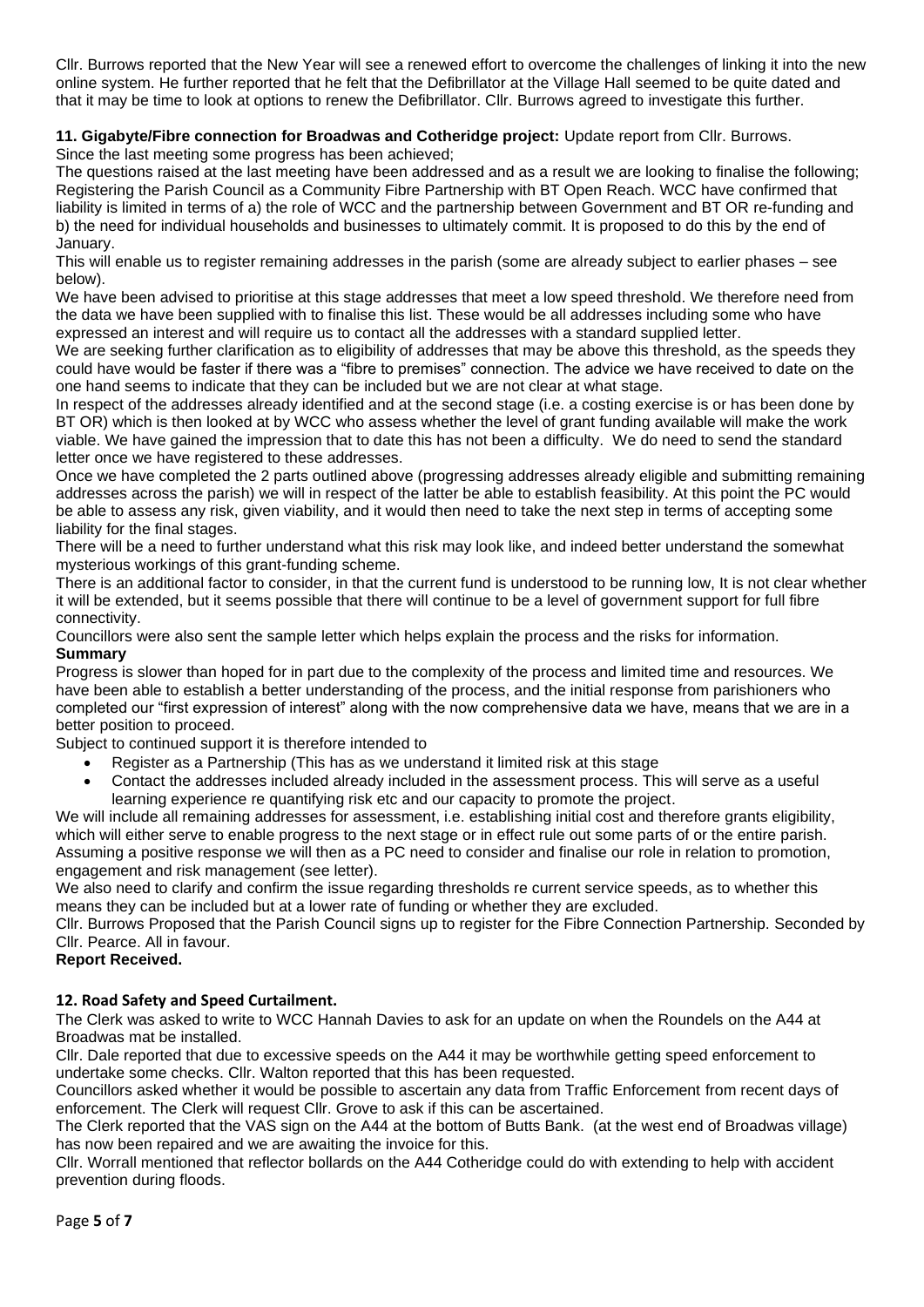13.**Discussion on alternatives for dealing with the inadequate parking area beside St Leonards Church** 

**Cotheridge.** Cllr. Cullen reported that the land in question was the triangular plot outside the church. It was thought that the land was owned by the church. It was discussed that it would help with every-day parking if hardcore could be put down. Cllr. Dale Proposed that Cllr. Pearce report to the Church Council to look to put the hardcore down and report back to the Parish Council. Seconded by Cllr. Burrows. Cllr. Pearce agreed to report back following the next Church Council meeting in March.

## **14. Berryfields.**

**Car Park:** Cllr. Dale reported issues and updated the parish Council on discussions he had with various parties including the school regarding parking at the school. Further reports had been received regarding traffic controls outside the school for children attending which were reported on to the Head Teacher of the school to progress. Councillors decided that it was now time for the Parish Council to step back from this and support the school's statutory responsibilities.

**Moles on Berryfields:** Cllr. Brooks provided a quote from RJC Landscaping for mole control on Berryfields which was presenting problems. A quote of £40 for the first mole and £12 for every subsequent mole caught was presented. Cllr. Brooks Proposed that this quote be accepted and that we agree around 5 moles (RJC to report back if the problem persists). Seconded by Cllr. Guest. All in favour.

Cllr. Burrows asked the Clerk to ensure that the Contractor put signs out to alert the public of the activity taking place. A further rabbit problem was discussed. There were reservations about the use of shooting as one solution due to the proximity of housing and the fact it is a public space. Cllr Dale asked Cllr Brooks to explore the Ferret option and report back.

## **15. Grand Plan.**

Cllr. Worrall reported that a coffee morning has been organised at Broadwas Village Hall on the 7th March at 10.30am where local residents can explore what the village wants. Cllr's Dale, Burrows and Pearce agreed to help on the day.

16.**Insurance Invoice.** An invoice has been sent to the Village Hall Management Committee by the insurance company after the company re-assessed the insurance provision. The Village Hall Management Committee have paid the invoice (The insurance is always paid by the Parish Council). Cllr. Guest Proposed that the Parish Council reimburses the £52.71 to the Village Hall Management Committee for this. Cllr. Brooks Seconded. All in favour.

17. **Elected Member Code of Conduct- Proposed adoption as Parish Council Policy.** Councillors considered the Code of Conduct Policy and asked it could be deferred to the February Parish Council meeting to allow Councillors more time to read and digest the policy. The Clerk was asked to identify source and status of the guidance so as to help Councillors to understand whether this was a mandatory or best practice request. **Report deferred to February Parish Council meeting.**

## **18. Progress Reports:**

a) **Treasurer's Report:** copy circulated to Councillors and attached to these Minutes. All payments and quotes were Proposed by Cllr. Pearce and Seconded by Cllr. Worrall to be approved. All in favour.

A Bank Reconciliation to the 09/01/20 was circulated and approved at the meeting. Cllr. Pearce Proposed that it be accepted as a true record. Seconded by Cllr. Worrall. All in favour.

#### **b) RJC Report NOVEMBER. Berryfields**

Composite Picnic Table seat has been broken in half, I have removed to make safe, this can be repaired with timber. Update **– Cllr Brooks has repaired the Picnic Table Seat.**

Large number of molehills are now appearing on the bank in different areas and the soil is dropping down on to the path – Update – see Minutes Item 14 – **RJC to receive a Purchase Order to remedy.** Inspected 7-12-19 by R.J.Cole

## **Broadgreen**

Reflective bollard has been knocked over by a vehicle on the corner of the common. – **Clerk reported this to WCC Highways.**

Inspected on 7-12-19 by R.J.Cole

## **DECEMBER –**

**Berryfields** - Large number of molehills on the bank in different areas and the soil is dropping down on to the path, also mole hills spreading on Football pitch. **RJC to receive a Purchase Order to remedy.** Inspected 30-12-19 by R.J.Cole

## **Broadgreen**

Dog waste bin is full again Inspected on 30-12-19 by R.J.Cole

Page **6** of **7**